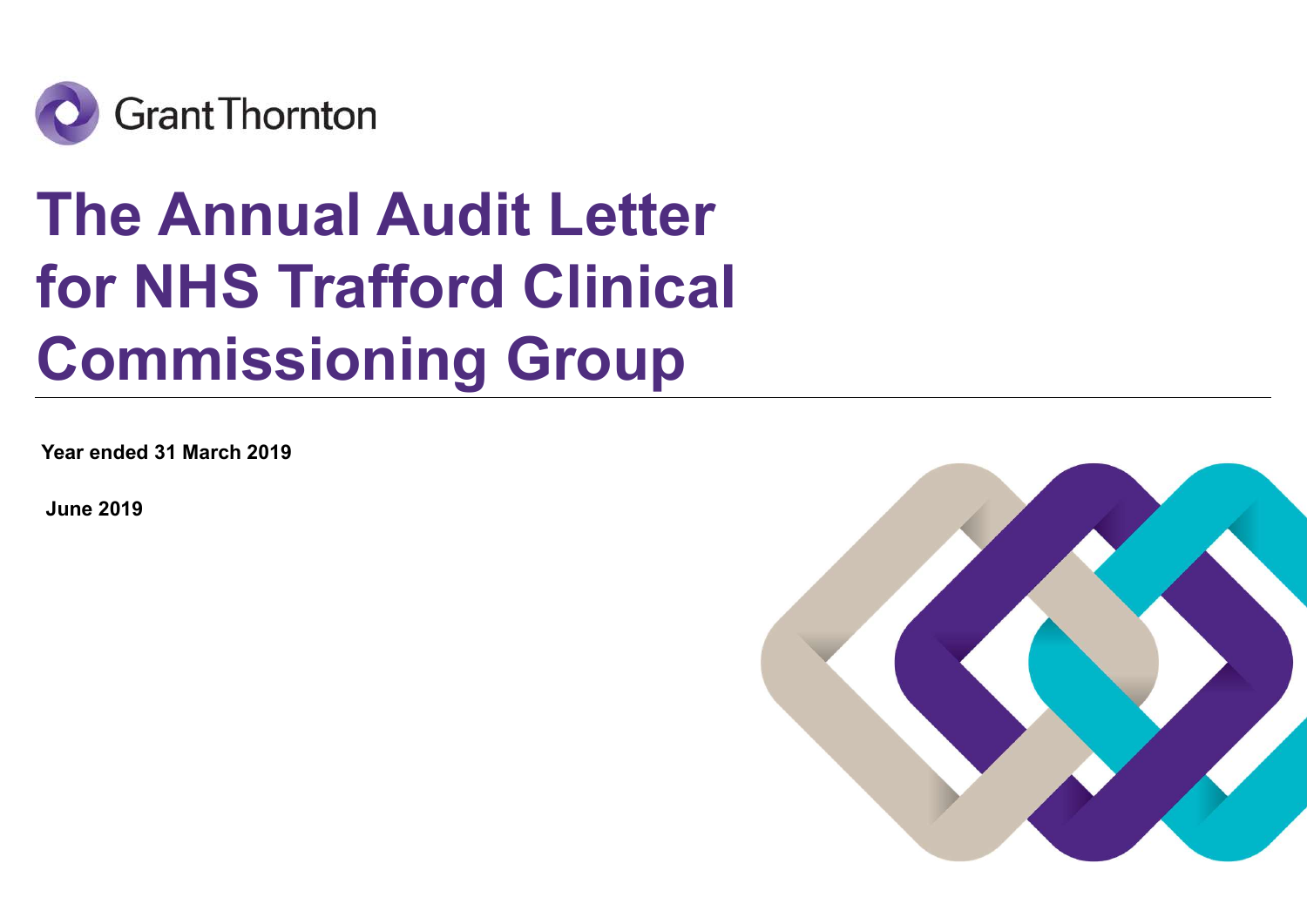### **Contents**



Your key Grant Thornton team members are:

> Mark Heap Engagement Lead T: 07880 456204 E: mark.r.heap@uk.gt.com

Helen Stevenson

Manager

T: 07880 456209

E: helen.l.stevenson@uk.gt.com

Andrew McNeil

**Executive** T: 0161 234 6366 E: andrew.mcneil@uk.gt.com

|              | <b>Section</b>                       | Page            |  |
|--------------|--------------------------------------|-----------------|--|
|              | 1. Executive Summary                 | $\mathfrak{S}$  |  |
|              | 2. Audit of the Financial Statements | $5\phantom{.0}$ |  |
|              | 3. Value for Money arrangements      | $10$            |  |
|              | <b>Appendices</b>                    |                 |  |
| $\mathsf{A}$ | Reports issued and fees              |                 |  |
|              |                                      |                 |  |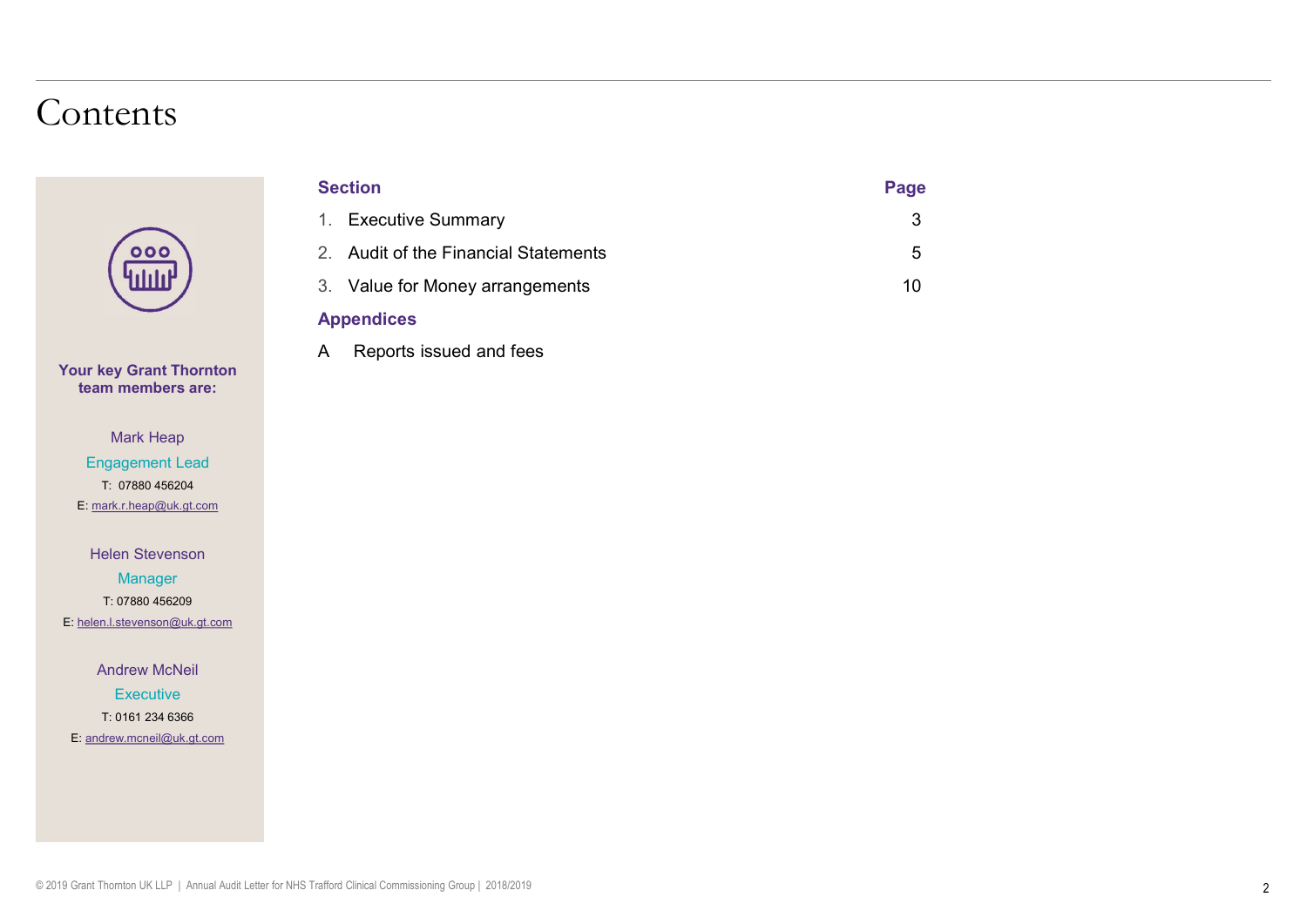### Executive Summary

#### Purpose

This Letter is intended to provide a commentary on the results of our work to the CCG and external stakeholders, and to highlight issues that we wish to **exe** assess the CCG's arrangements for securing economy, efficiency and draw to the attention of the public. In preparing this Letter, we have followed the National Audit Office (NAO)'s Code of Audit Practice and Auditor Executive Summarises the key findings arising from the We have carried our Annual Audit Letter (Letter) summarises the key findings arising from the We have carried (the CCG) for the year ended 31 March 2019.<br>
This Letter findings from our audit work to the CCG's Audit Committee and Governing Body as those charged with governance in our Audit Findings Report on 23 May 2019.

Respective responsibilities<br>We have carried out our audit in accordance with the NAO's Code of Audit Practice,<br>which reflects the requirements of the Local Audit and Accountability Act 2014 (the<br>Act). Our key responsibilit We have carried out our audit in accordance with the NAO's Code of Audit Practice, which reflects the requirements of the Local Audit and Accountability Act 2014 (the Act). Our key responsibilities are to: **France Separative responsibilities**<br>
We have carried out our audit in accordance with the NAO's Code of Audit Practice,<br>
which reflects the requirements of the Local Audit and Accountability Act 2014 (the<br>
Act). Our key r **Respective responsibilities**<br>We have carried out our audit in accordance with the NAO's Code of Audit Practice,<br>which reflects the requirements of the Local Audit and Accountability Act 2014 (the<br>Act). Our key responsibi

- two)
- effectiveness in its use of resources (the value for money conclusion) (section three).

#### Our work

| <b>Purpose</b><br>(the CCG) for the year ended 31 March 2019.<br>the National Audit Office (NAO)'s Code of Audit Practice and Auditor                                    | Our Annual Audit Letter (Letter) summarises the key findings arising from the<br>work that we have carried out at NHS Trafford Clinical Commissioning Group<br>This Letter is intended to provide a commentary on the results of our work to<br>the CCG and external stakeholders, and to highlight issues that we wish to<br>draw to the attention of the public. In preparing this Letter, we have followed<br>Guidance Note (AGN) 07 - 'Auditor Reporting'. We reported the detailed | <b>Respective responsibilities</b><br>We have carried out our audit in accordance with the NAO's Code of Audit Practice,<br>which reflects the requirements of the Local Audit and Accountability Act 2014 (the<br>Act). Our key responsibilities are to:<br>give an opinion on the CCG's financial statements and regularity assertion (section<br>two)<br>assess the CCG's arrangements for securing economy, efficiency and<br>effectiveness in its use of resources (the value for money conclusion) (section<br>three). |  |  |  |
|--------------------------------------------------------------------------------------------------------------------------------------------------------------------------|-----------------------------------------------------------------------------------------------------------------------------------------------------------------------------------------------------------------------------------------------------------------------------------------------------------------------------------------------------------------------------------------------------------------------------------------------------------------------------------------|------------------------------------------------------------------------------------------------------------------------------------------------------------------------------------------------------------------------------------------------------------------------------------------------------------------------------------------------------------------------------------------------------------------------------------------------------------------------------------------------------------------------------|--|--|--|
| May 2019.                                                                                                                                                                | findings from our audit work to the CCG's Audit Committee and Governing<br>Body as those charged with governance in our Audit Findings Report on 23                                                                                                                                                                                                                                                                                                                                     | In our audit of the CCG's financial statements, we comply with International Standards<br>on Auditing (UK) (ISAs) and other guidance issued by the NAO.                                                                                                                                                                                                                                                                                                                                                                      |  |  |  |
| <b>Our work</b>                                                                                                                                                          |                                                                                                                                                                                                                                                                                                                                                                                                                                                                                         |                                                                                                                                                                                                                                                                                                                                                                                                                                                                                                                              |  |  |  |
| <b>Materiality</b><br>We determined materiality for the audit of the CCG's financial statements to be £6,940,000, which is 2% of the CCG's gross<br>revenue expenditure. |                                                                                                                                                                                                                                                                                                                                                                                                                                                                                         |                                                                                                                                                                                                                                                                                                                                                                                                                                                                                                                              |  |  |  |
| <b>Financial Statements opinion</b>                                                                                                                                      |                                                                                                                                                                                                                                                                                                                                                                                                                                                                                         | We gave an unqualified opinion on the CCG's financial statements on 24 May 2019.                                                                                                                                                                                                                                                                                                                                                                                                                                             |  |  |  |
|                                                                                                                                                                          | opinion.                                                                                                                                                                                                                                                                                                                                                                                                                                                                                | As well as an opinion on the financial statements, we are required to give a regularity opinion on whether expenditure has been<br>incurred 'as intended by Parliament'. Failure to meet statutory financial targets automatically results in a qualified regularity                                                                                                                                                                                                                                                         |  |  |  |
|                                                                                                                                                                          |                                                                                                                                                                                                                                                                                                                                                                                                                                                                                         | Based on our review of the CCG's expenditure we gave an unqualified regularity opinion.                                                                                                                                                                                                                                                                                                                                                                                                                                      |  |  |  |
| <b>NHS Group consolidation</b>                                                                                                                                           | audited financial statements. We concluded that these were consistent.                                                                                                                                                                                                                                                                                                                                                                                                                  | We also reported on the consistency of the financial statements consolidation template provided to NHS England with the                                                                                                                                                                                                                                                                                                                                                                                                      |  |  |  |
| template (WGA)                                                                                                                                                           |                                                                                                                                                                                                                                                                                                                                                                                                                                                                                         |                                                                                                                                                                                                                                                                                                                                                                                                                                                                                                                              |  |  |  |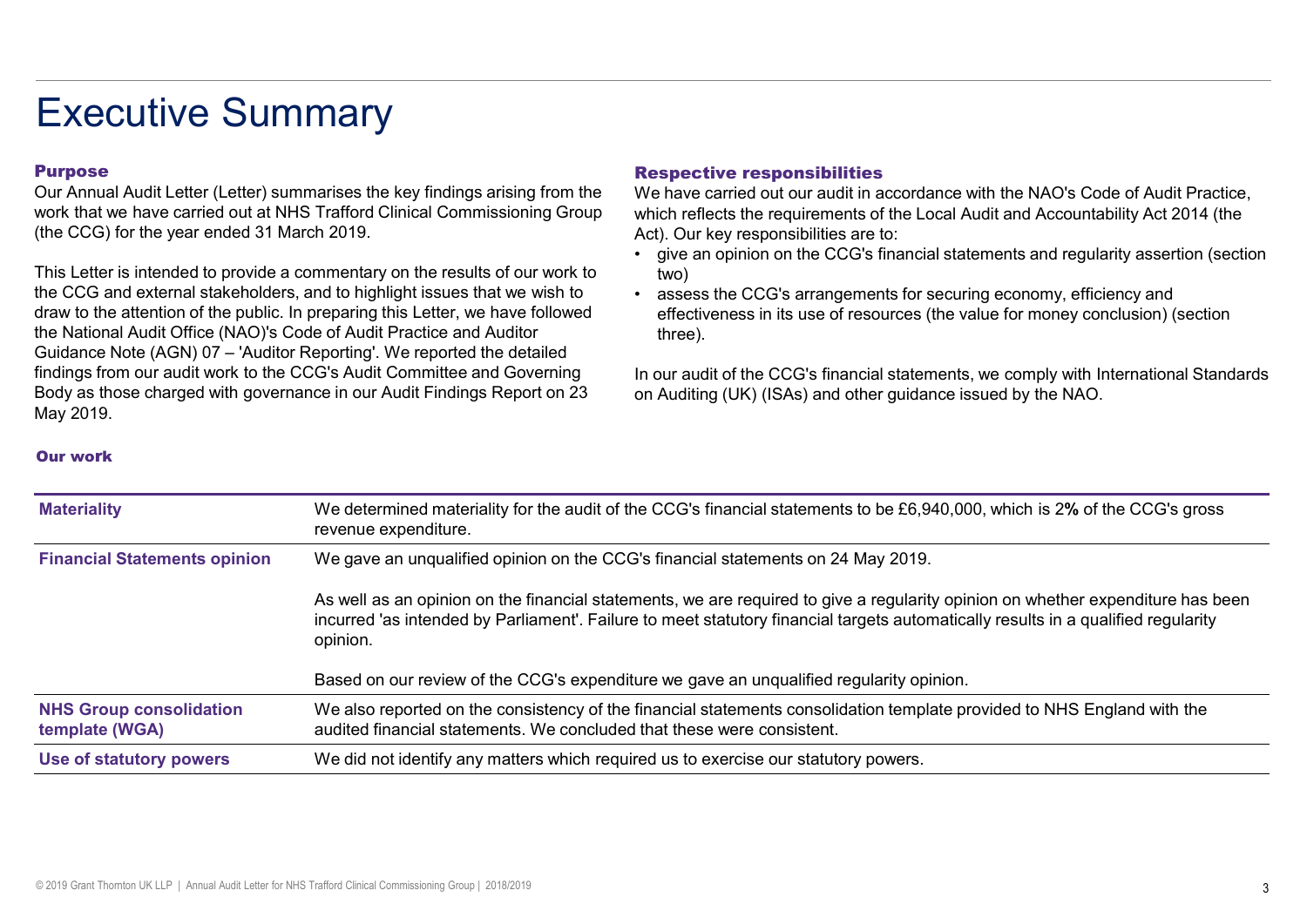### Executive Summary

| <b>Executive Summary</b>            |                                                                                                                                                    |                                                                                                                                                                                                                                                           |
|-------------------------------------|----------------------------------------------------------------------------------------------------------------------------------------------------|-----------------------------------------------------------------------------------------------------------------------------------------------------------------------------------------------------------------------------------------------------------|
| <b>Value for Money arrangements</b> | resources except for:                                                                                                                              | We were satisfied that the CCG put in place proper arrangements to ensure economy, efficiency and effectiveness in its use of                                                                                                                             |
|                                     | statutory functions, and                                                                                                                           | • its arrangements for planning finances effectively to support the sustainable delivery of strategic priorities and maintain                                                                                                                             |
|                                     |                                                                                                                                                    | acting in the public interest, through demonstrating and applying the principles and values of sound governance.                                                                                                                                          |
|                                     |                                                                                                                                                    | We therefore qualified our value for money conclusion in our audit report to the members of the Governing Body on 24 May 2019.                                                                                                                            |
| <b>Certificate</b>                  |                                                                                                                                                    | We certified that we completed the audit of the financial statements of NHS Trafford CCG in accordance with the requirements of<br>the Local Audit and Accountability Act 2014 and the Code of Audit Practice on 24 May 2019.                             |
| <b>Working with the CCG</b>         |                                                                                                                                                    |                                                                                                                                                                                                                                                           |
| you:                                | During the year we have delivered a number of successful outcomes with                                                                             | Sharing our insight - we provided regular audit committee updates covering best<br>practice. We also shared our thought leadership reports<br>• Providing training - we provided your teams with training on financial statements<br>and annual reporting |
| your finance team for other work.   | An efficient audit – we delivered an efficient audit with you in May,<br>delivering the financial statements 5 days before the deadline, releasing | We would like to record our appreciation for the assistance and co-operation<br>provided to us during our audit by the CCG's staff.                                                                                                                       |
|                                     |                                                                                                                                                    | <b>Grant Thornton UK LLP</b><br><b>June 2019</b>                                                                                                                                                                                                          |

- delivering the financial statements 5 days before the deadline, releasing your finance team for other work.
- practice. We also shared our thought leadership reports
- and annual reporting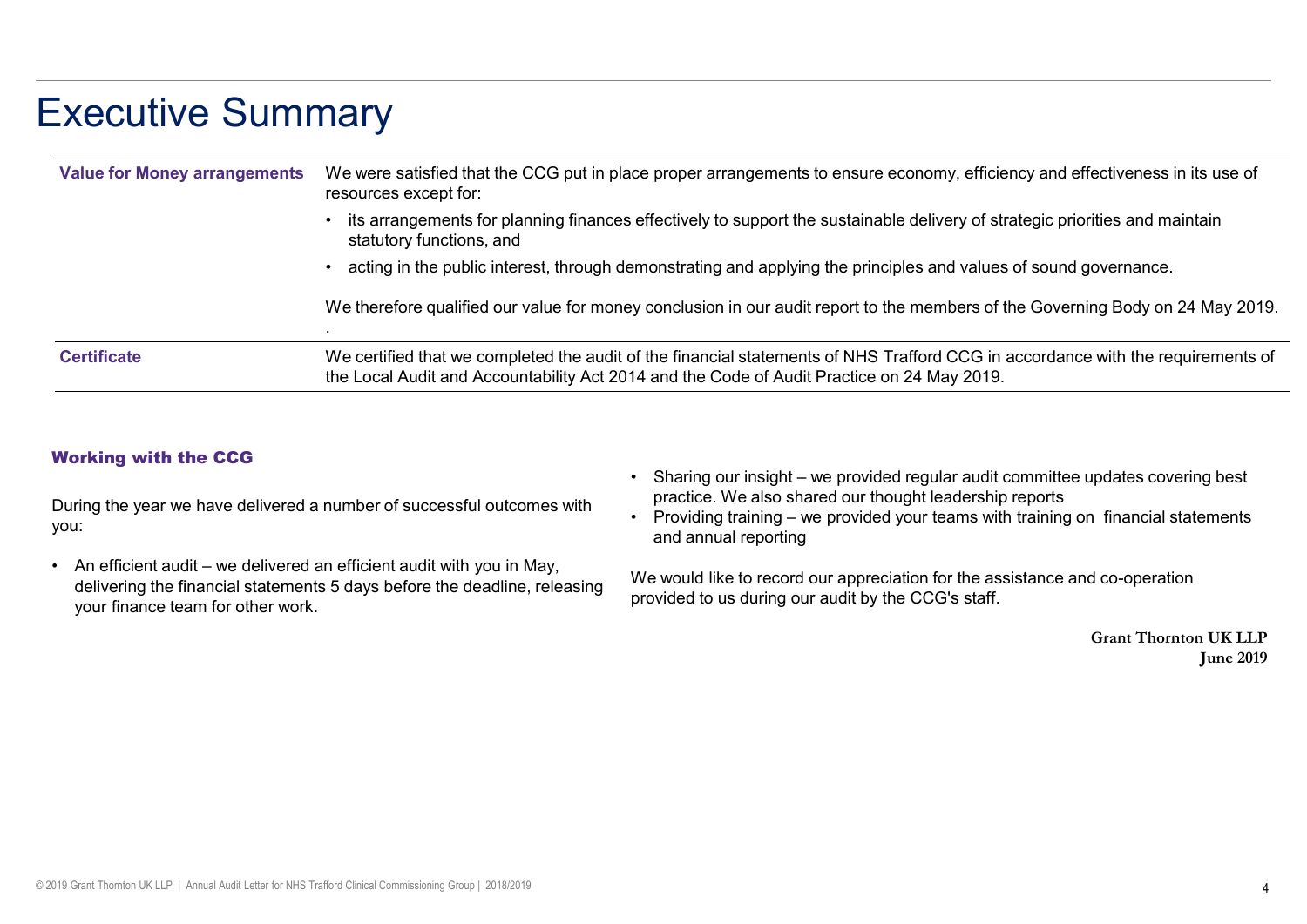#### Our audit approach

#### **Materiality**

In our audit of the CCG's financial statements, we use the concept of materiality to determine the nature, timing and extent of our work, and in misstatement, whether caused by fraud or error. This includes assessing whether:<br>evaluating the results of our work. We define materiality as the s evaluating the results of our work. We define materiality as the size of the misstatement in the financial statements that would lead a reasonably **mode and adequately disclosed**;<br>Read that accounting estimates made by management are reasonable: and **example and intervent in the standiture of** knowledgeable person to change or influence their economic decisions.<br>• the overall presentation of the financial statements gives a true and fair view.

We determined materiality for the audit of the CCG's financial statements to be £6,940,000, which is 2% of the CCG's gross revenue expenditure. We used this benchmark as, in our view, users of the CCG's financial statements are most interested in where the CCG has spent its allocation in the year.

We also set a lower level of materiality for senior officer remuneration and related party transactions.

We set a lower threshold of £300,000 above which we reported errors to the Audit Committee in our Audit Findings Report.

#### The scope of our audit

Our audit involves obtaining enough evidence about the amounts and disclosures in the financial statements to give sufficient assurance that they are free from material misstatement, whether caused by fraud or error. This includes assessing whether: **The scope of our audit**<br>• Our audit involves obtaining enough evidence about the amounts and disclosures in<br>the financial statements to give sufficient assurance that they are free from material<br>• the accounting policies The scope of our audit<br>Our audit involves obtaining enough evidence about the amounts and disclosures in<br>the financial statements to give sufficient assurance that they are free from material<br>misstatement, whether caused b

- adequately disclosed;
- 
- 

The scope of our audit<br>
Our audit involves obtaining enough evidence about the amounts and disclosures in<br>
the financial statements to give sufficient assurance that they are free from material<br>
misstatement, whether cause We also read the remainder of the Annual Report to check it is consistent with our understanding of the CCG and with the financial statements included in the Annual Report on which we gave our opinion.

We carry out our audit in accordance with ISAs (UK) and the NAO Code of Audit Practice. We believe that the audit evidence we have obtained is sufficient and appropriate to provide a basis for our opinion.

Our audit approach was based on a thorough understanding of the CCG's business and is risk based.

We identified key risks and set out overleaf the work we performed in response to these risks and the results of this work.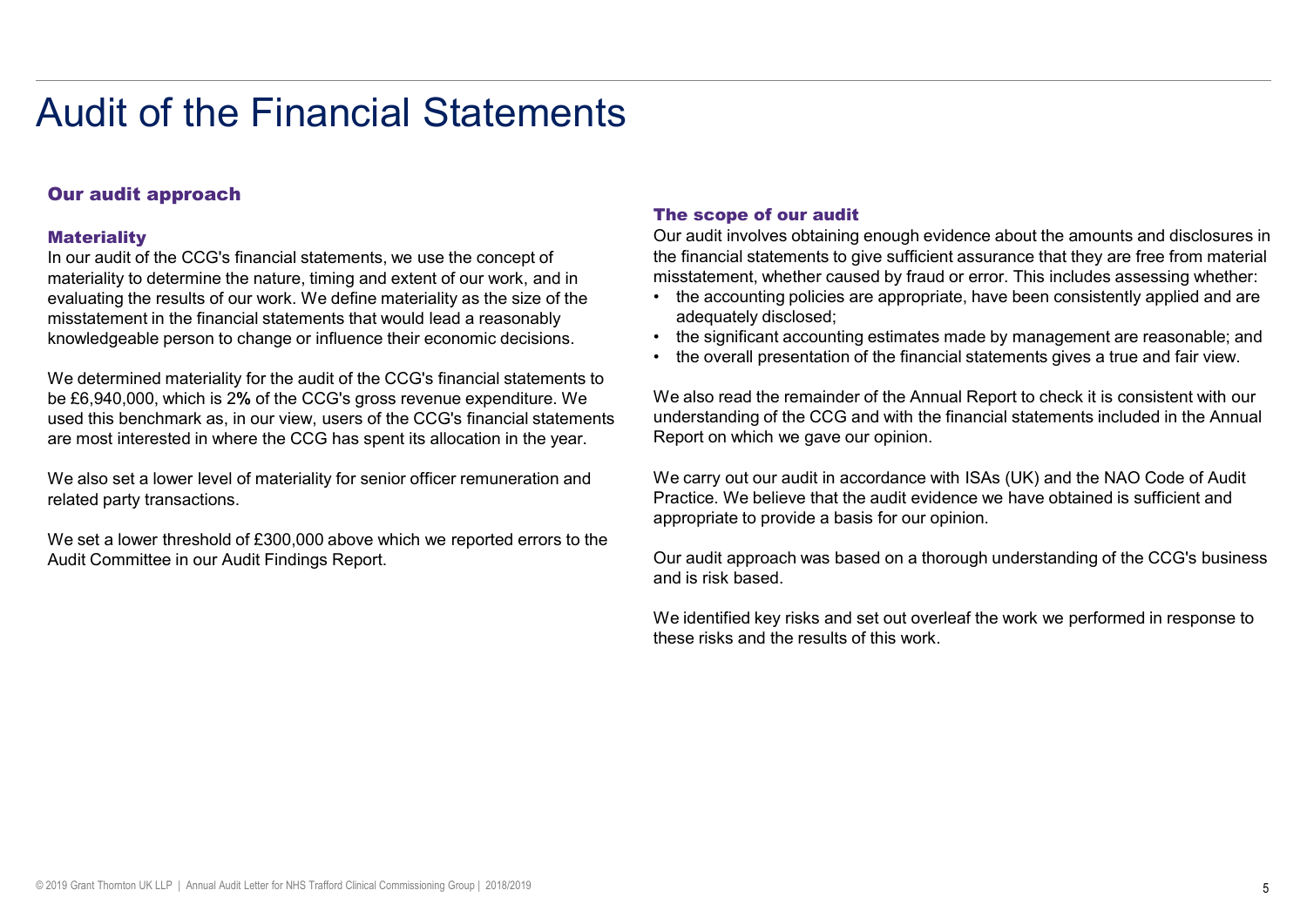#### Significant Audit Risks

| <b>Audit of the Financial Statements</b>                                                                                            |                                                                                            |                                 |  |  |  |  |
|-------------------------------------------------------------------------------------------------------------------------------------|--------------------------------------------------------------------------------------------|---------------------------------|--|--|--|--|
| <b>Significant Audit Risks</b>                                                                                                      |                                                                                            |                                 |  |  |  |  |
| These are the significant risks which had the greatest impact on our overall strategy and where we focused more of our work.        |                                                                                            |                                 |  |  |  |  |
|                                                                                                                                     |                                                                                            |                                 |  |  |  |  |
|                                                                                                                                     |                                                                                            |                                 |  |  |  |  |
| Risks identified in our audit plan                                                                                                  | How we responded to the risk                                                               | <b>Findings and conclusions</b> |  |  |  |  |
|                                                                                                                                     |                                                                                            |                                 |  |  |  |  |
| <b>Improper revenue recognition</b>                                                                                                 | Our audit work did not identify any issues in                                              |                                 |  |  |  |  |
| Under ISA (UK) 240 there is a rebuttable presumed risk that revenue may<br>be misstated due to the improper recognition of revenue. | respect of improper revenue recognition. As<br>we do not consider this to be a significant |                                 |  |  |  |  |
| We have rebutted this presumed risk for NHS Trafford CCG because:<br>• revenue does not primarily involve cash transactions         | risk for the CCG we did not undertake any<br>specific work in this area other than our     |                                 |  |  |  |  |
| • revenue is principally an allocation from NHS England                                                                             | normal audit procedures, including<br>validating total remittances received from           |                                 |  |  |  |  |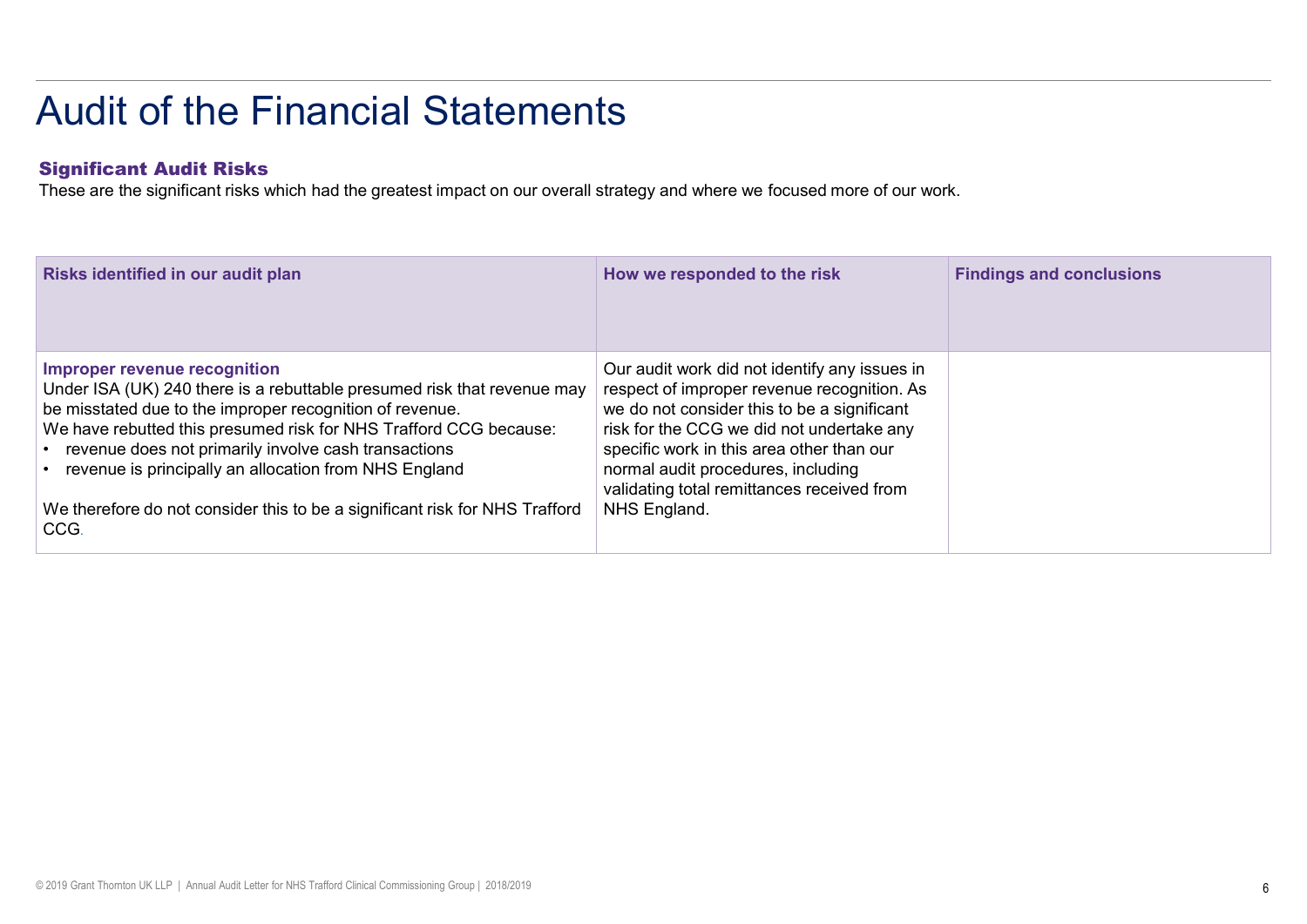#### Significant Audit Risks

| <b>Audit of the Financial Statements</b>                                                                                                                                                                                                                                                                                                                                                                                                                                                                                                                                                                                                                                                                                                                                                                                                                                                    |                                                                                                                                                                                                                                                                                                                                                                                                                                                                                                                                                                                                                                                                        |                                                                                   |  |  |  |  |
|---------------------------------------------------------------------------------------------------------------------------------------------------------------------------------------------------------------------------------------------------------------------------------------------------------------------------------------------------------------------------------------------------------------------------------------------------------------------------------------------------------------------------------------------------------------------------------------------------------------------------------------------------------------------------------------------------------------------------------------------------------------------------------------------------------------------------------------------------------------------------------------------|------------------------------------------------------------------------------------------------------------------------------------------------------------------------------------------------------------------------------------------------------------------------------------------------------------------------------------------------------------------------------------------------------------------------------------------------------------------------------------------------------------------------------------------------------------------------------------------------------------------------------------------------------------------------|-----------------------------------------------------------------------------------|--|--|--|--|
| <b>Significant Audit Risks</b><br>These are the significant risks which had the greatest impact on our overall strategy and where we focused more of our work.                                                                                                                                                                                                                                                                                                                                                                                                                                                                                                                                                                                                                                                                                                                              |                                                                                                                                                                                                                                                                                                                                                                                                                                                                                                                                                                                                                                                                        |                                                                                   |  |  |  |  |
| Risks identified in our audit plan                                                                                                                                                                                                                                                                                                                                                                                                                                                                                                                                                                                                                                                                                                                                                                                                                                                          | How we responded to the risk                                                                                                                                                                                                                                                                                                                                                                                                                                                                                                                                                                                                                                           | <b>Findings and conclusions</b>                                                   |  |  |  |  |
| Secondary healthcare expenditure - contract variations<br>A significant percentage of the CCG's expenditure is on contracts for<br>healthcare with NHS providers and non-NHS providers, such as<br>operations and hospital care. Contract variations are agreed with the<br>supplier throughout the year to recognise demand and price adjustments<br>against the agreed contracts. Costs related to contract variations are<br>recognised when the adjustment has been agreed with the provider, with<br>accruals raised at the year-end for completed activity for which an invoice<br>has not been issued.<br>We identified the accuracy and occurrence of secondary healthcare<br>expenditure - contract variations, and the existence of associated<br>payables and accruals, as a significant risk, which was one of the most<br>significant assessed risks of material misstatement. | As part of our audit work we:<br>gained an understanding of the financial<br>reporting processes used for the<br>purchase of secondary healthcare and<br>evaluated the design of the associated<br>controls<br>substantively tested secondary<br>healthcare costs including:<br>sample tested significant<br>secondary healthcare expenditure<br>examined month 12 intra NHS<br>agreement of balances and tested<br>variation adjustments to ensure<br>they are appropriate and that<br>year-end amounts are accounted<br>for correctly<br>sample tested other items of<br>expenditure to appropriate<br>evidence<br>sample tested year end balances<br>with providers | Our audit work did not identify any issues<br>in relation to the risk identified. |  |  |  |  |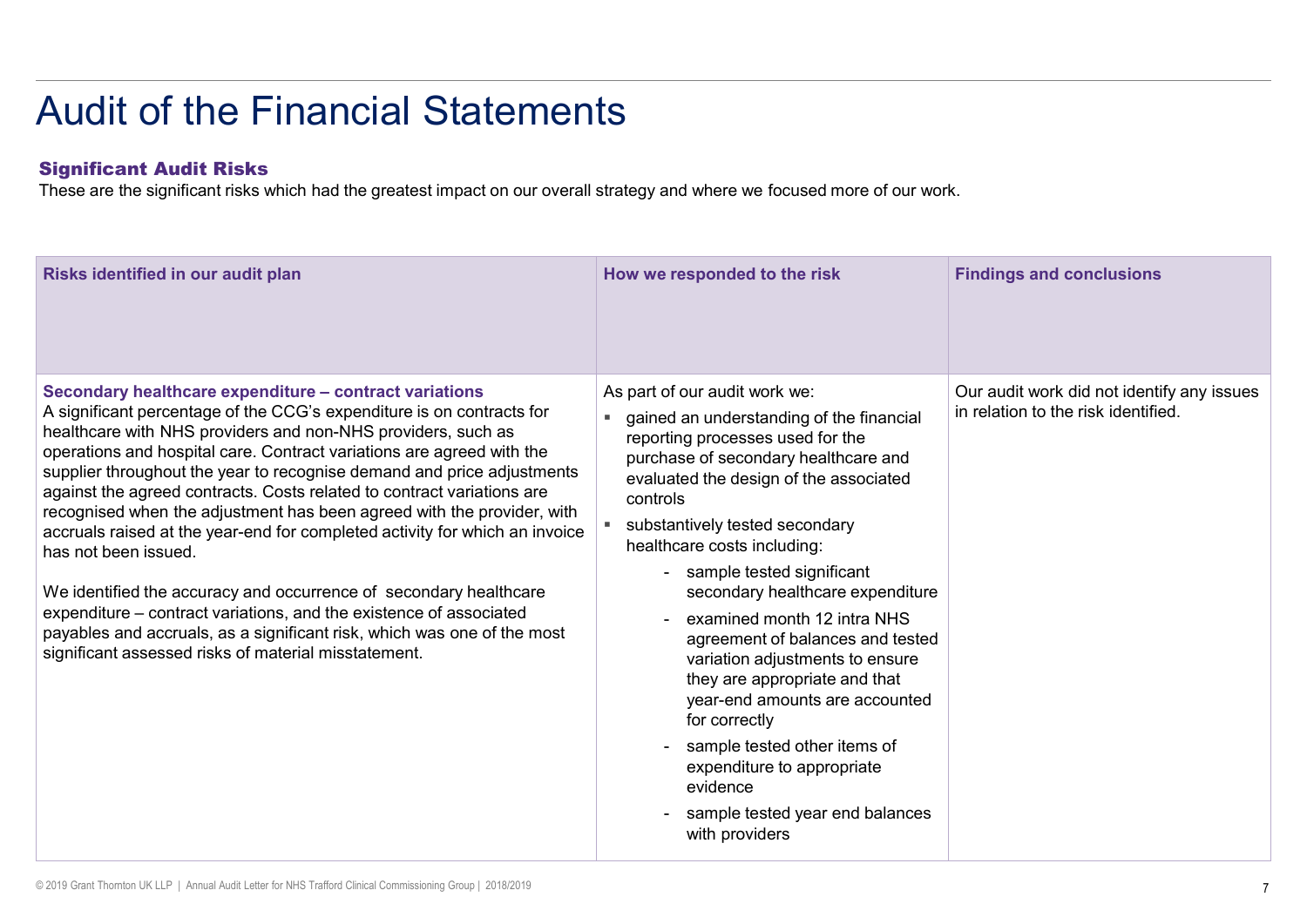#### Significant Audit Risks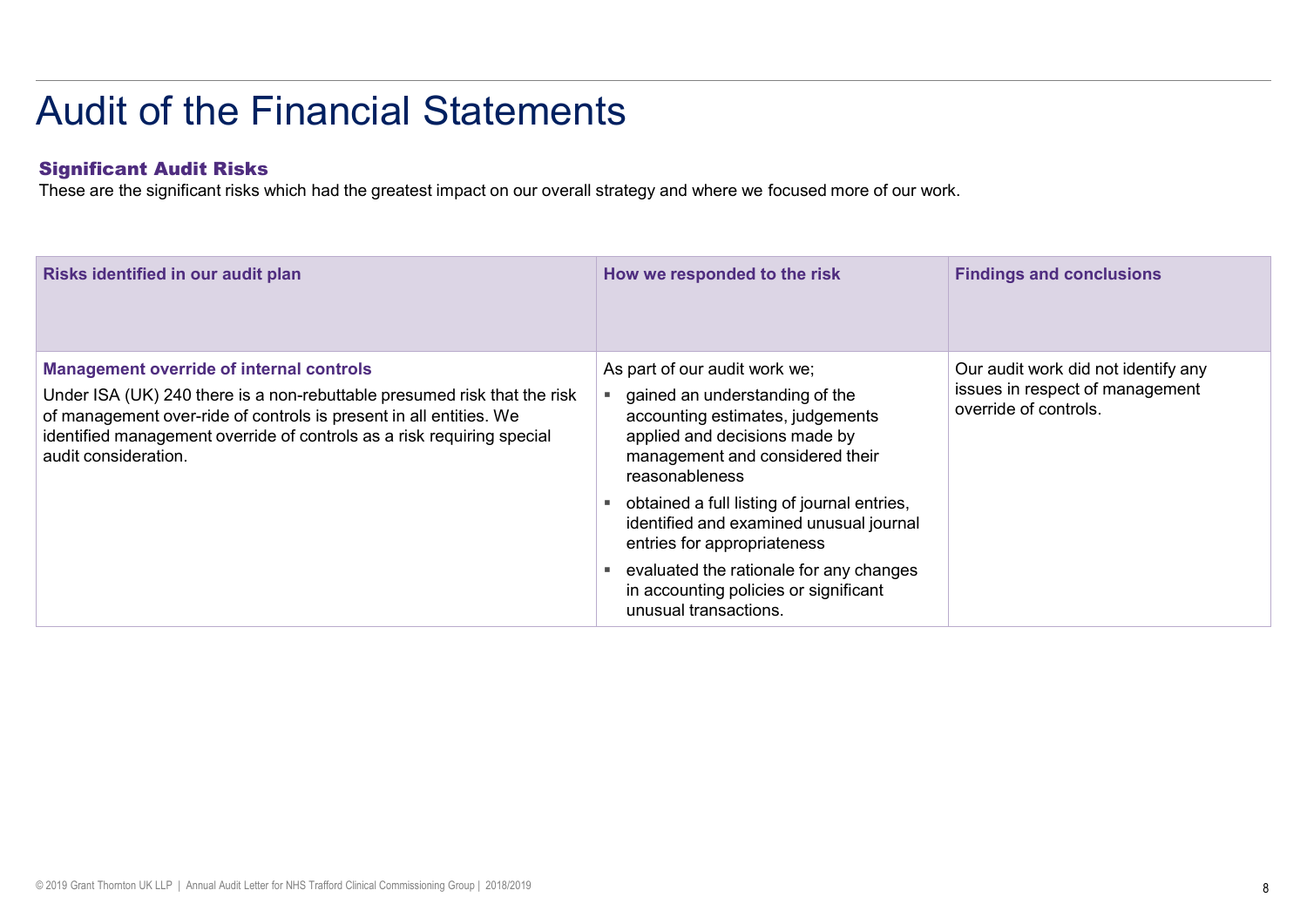#### Audit opinion

We gave an unqualified opinion on the CCG's financial statements on 24 May 2019.

As well as an opinion on the financial statements, we are required to give a regularity opinion on whether expenditure has been incurred 'as intended by Parliament'. Failure to meet statutory financial targets automatically results in a qualified regularity opinion.

Based on our review of the CCG's expenditure we gave an unqualified regularity opinion.

#### Preparation of the financial statements

The CCG presented us with draft financial statements in accordance with the national deadline, and provided a good set of working papers to support them. The finance team responded promptly and efficiently to our queries during the course of the audit.

#### Issues arising from the audit of the financial statements

We reported the key issues from our audit to the CCG's Audit Committee on 23 May 2019.

#### Annual Report, including the Governance Statement

We are also required to review the CCG's Annual Report and the Governance Statement included within the Annual Report. It provided these on a timely basis with the draft financial statements with supporting evidence.

#### Certificate of closure of the audit

We certified that we have completed the audit of the financial statements of NHS Trafford CCG in accordance with the requirements of the Local Audit and Accountability Act 2014 and the Code of Audit Practice on 24 May 2019.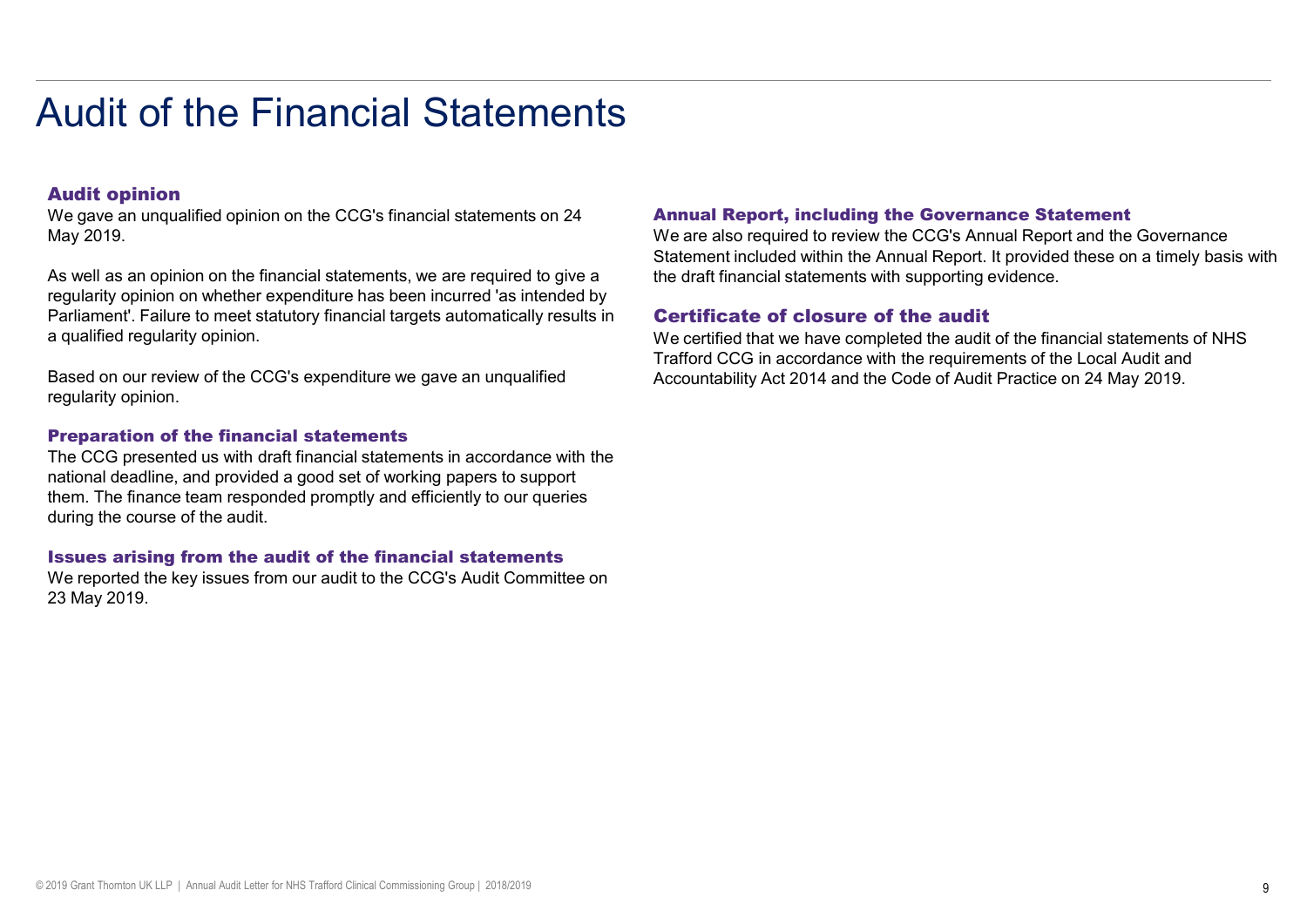#### **Background**

We carried out our review in accordance with the NAO Code of Audit Practice, following the guidance issued by the NAO in November 2017 which specified the criterion for auditors to evaluate:

In all significant respects, the audited body takes properly informed decisions<br>and deploys resources to achieve planned and sustainable outcomes for the deployment of resources to achieve strategic objectives, and and deploys resources to achieve planned and sustainable outcomes for taxpayers and local people.

#### Key findings

.

Our first step in carrying out our work was to perform a risk assessment and identify the risks where we concentrated our work.

The risks we identified and the work we performed are set out overleaf.

#### Overall Value for Money conclusion

.

We are satisfied that, in all significant respects, except for the matters we identified in respect of: • **Overall Value for Money conclusion**<br>• We are satisfied that, in all significant respects, except for the matters we identified in<br>• the deployment of resources to achieve strategic objectives, and<br>• informed decision m • **Overall Value for Money conclusion**<br>• We are satisfied that, in all significant respects, except for the matters we identified in<br>• respect of:<br>• the deployment of resources to achieve strategic objectives, and<br>• inform

- 
- the CCG had proper arrangements in all significant respects.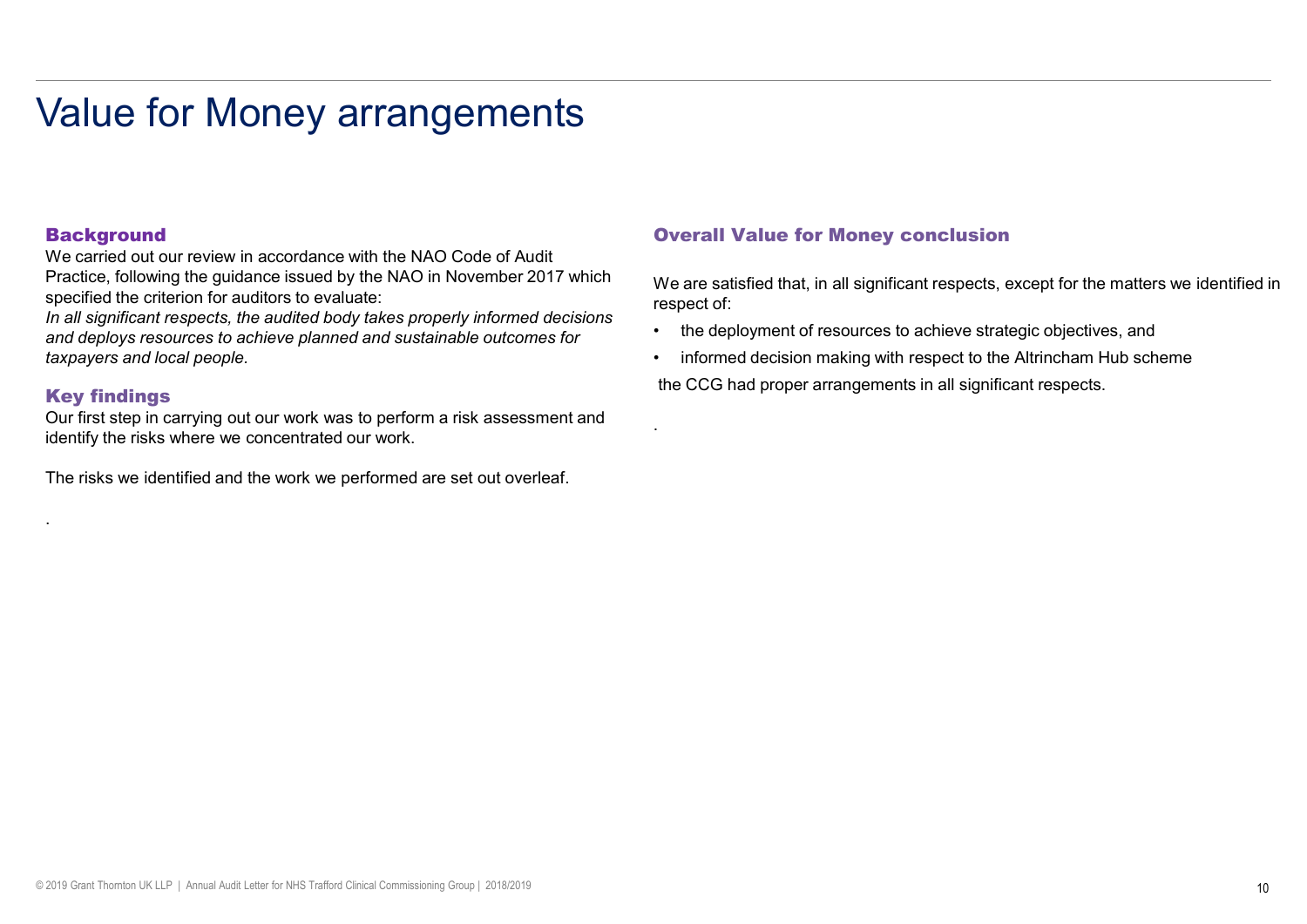### Value for Money Risks

| Value for Money arrangements<br><b>Value for Money Risks</b>                                                                                                                                                                                                                                                                                                                                                                                                                      |                                                                                                                                                                                                                                                                                                                                                                                                                                                                      |                                                                                                                                                                                                                                                                                                                                                                                                                                                                                                                                                                                                                                                                                                                                                                                                                                                                                                                                                                                                                                                                                                                                                                                                                                                                                                                                                                                                                                                                                                                                                                                                                                                                                                                                                                                                                                                                                                                                                                                                                                                                             |  |  |  |  |
|-----------------------------------------------------------------------------------------------------------------------------------------------------------------------------------------------------------------------------------------------------------------------------------------------------------------------------------------------------------------------------------------------------------------------------------------------------------------------------------|----------------------------------------------------------------------------------------------------------------------------------------------------------------------------------------------------------------------------------------------------------------------------------------------------------------------------------------------------------------------------------------------------------------------------------------------------------------------|-----------------------------------------------------------------------------------------------------------------------------------------------------------------------------------------------------------------------------------------------------------------------------------------------------------------------------------------------------------------------------------------------------------------------------------------------------------------------------------------------------------------------------------------------------------------------------------------------------------------------------------------------------------------------------------------------------------------------------------------------------------------------------------------------------------------------------------------------------------------------------------------------------------------------------------------------------------------------------------------------------------------------------------------------------------------------------------------------------------------------------------------------------------------------------------------------------------------------------------------------------------------------------------------------------------------------------------------------------------------------------------------------------------------------------------------------------------------------------------------------------------------------------------------------------------------------------------------------------------------------------------------------------------------------------------------------------------------------------------------------------------------------------------------------------------------------------------------------------------------------------------------------------------------------------------------------------------------------------------------------------------------------------------------------------------------------------|--|--|--|--|
|                                                                                                                                                                                                                                                                                                                                                                                                                                                                                   |                                                                                                                                                                                                                                                                                                                                                                                                                                                                      |                                                                                                                                                                                                                                                                                                                                                                                                                                                                                                                                                                                                                                                                                                                                                                                                                                                                                                                                                                                                                                                                                                                                                                                                                                                                                                                                                                                                                                                                                                                                                                                                                                                                                                                                                                                                                                                                                                                                                                                                                                                                             |  |  |  |  |
| <b>Financial Position</b><br>At the time of our planning the CCG faced a<br>significant financial challenge in 2018/19 with a<br>Quality, Innovation, Productivity and Prevention<br>Plan (QIPP) requirement of £23.2m to meet its<br>statutory duty of in-year breakeven.<br>The CCG's 3 year Financial Recovery Plan<br>2018/19 to 2020/21 set out the requirement to<br>deliver cumulative savings of £45m over the<br>period to meet the NHS business rules of 2%<br>surplus. | As part of our work we:<br>• reviewed the CCG's 2018/19 financial<br>outturn position and performance<br>during the year.<br>examined the CCG's Financial Plan<br>from 2019/20 onwards which included<br>considering savings and efficiency<br>plans, mitigating actions and<br>contingencies.<br>considered the steps the CCG has<br>taken to seek to manage the situation<br>and whether it is engaging with<br>partners to help develop longer-term<br>solutions. | The CCG agreed a breakeven plan for 2018/19 and submitted a financial recovery plan<br>to GMHSCP setting out how it would address its historic deficit of £3.9m and return to<br>meeting business rules of a cumulative 2% surplus by 2020/21. The Financial Plan<br>2018/19 required savings of £23.2m to deliver breakeven of which the CCG originally<br>identified £10.3m and delivered £7.5m.<br>The CCG reported the Financial Plan position in finance reports to the Governing Body<br>throughout the year. It has held ongoing discussions with GMHSCP on levels of non-<br>recurrent support and received £14m to enable it to breakeven. This support is repayable<br>and the CCG has included it in its initial 2019/20 Financial Plan.<br>The Financial Plan 2019/20 outlines significant financial challenges with a gross savings<br>target of £23.9m (before the inclusion of £7m CSF). The CCG has identified £15.5m<br>QIPP schemes to date from initial plans, including £10.8m of recurrent savings. This<br>leaves £1.4m unidentified net savings with no schemes attached.<br>The CCG recognises that there is a significant risk in achieving the required level of<br>QIPP and risks associated with commissioned services not aligning to the views of<br>providers. It has recently set up a Business Delivery Group with responsibility for<br>overseeing progress on QIPP savings schemes and managing the overall delivery of<br>these.<br>Trafford CCG continues to discuss its financial position with GMHSCP as part of its 3<br>year Financial Recovery Plan. Whilst we are satisfied that the CCG has set priorities for<br>transforming the delivery of health and social care services in Trafford and is working to<br>achieve future financial sustainability, there is ongoing uncertainty with respect to<br>achieving financial balance.<br>We therefore concluded that there are weaknesses in setting a sustainable<br>budget with sufficient capacity to absorb emerging cost pressures to deliver its<br>strategic priorities. |  |  |  |  |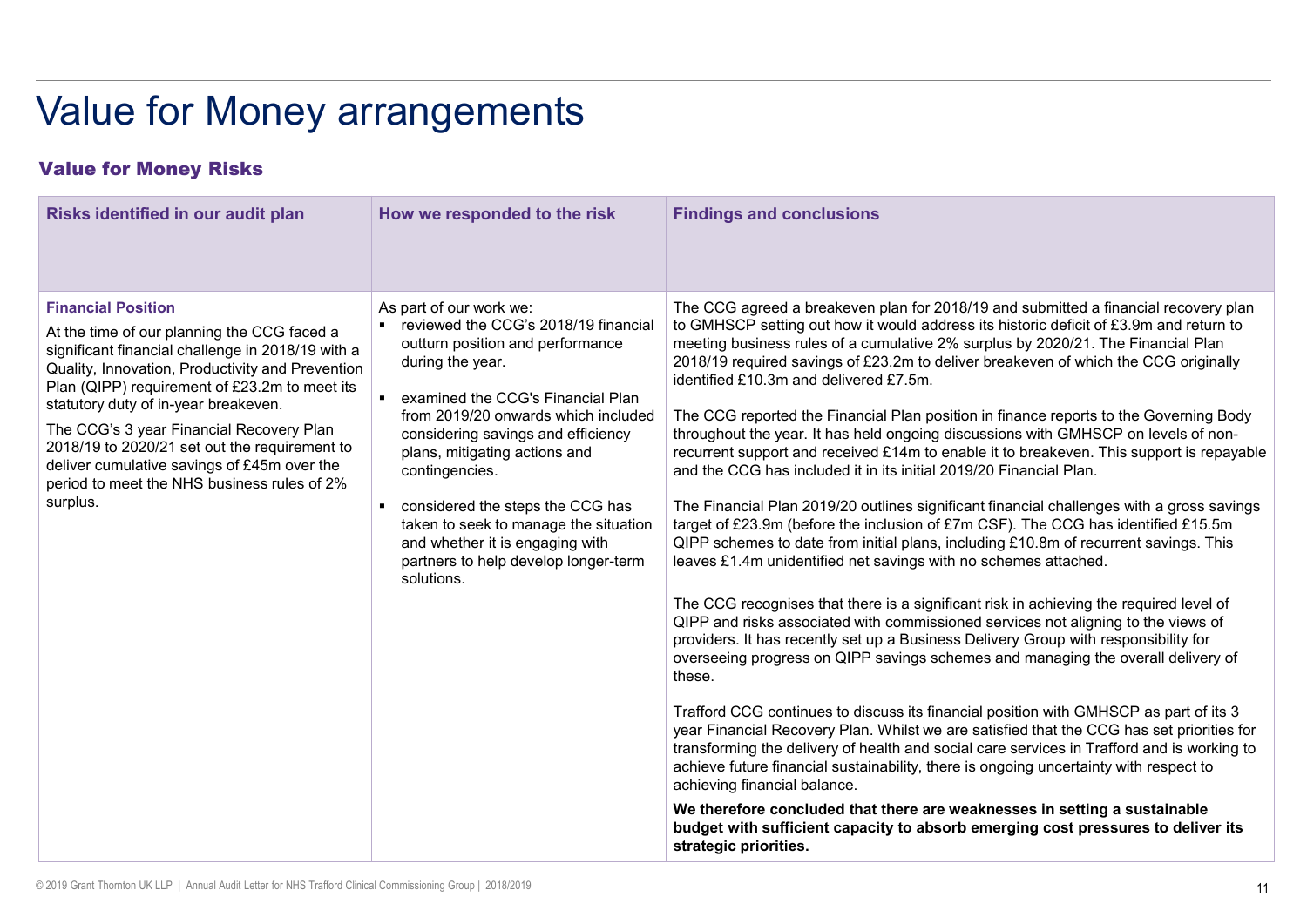### Value for Money Risks

| <b>Value for Money arrangements</b>                                                                                                                                                                                                                                                                                                                                                                                                                                                                                              |                                                                                                                                                                                                                                                                                                                                                          |                                                                                                                                                                                                                                                                                                                                                                                                                                                                                                                                                                                                                                                                                                                                                                                                                                                                                                                                                                                                                                                                                                                                                                                                                                                                                                                                                                                                                                                                                                                                                                                                                                                                                                                                                                                                                                                                                     |
|----------------------------------------------------------------------------------------------------------------------------------------------------------------------------------------------------------------------------------------------------------------------------------------------------------------------------------------------------------------------------------------------------------------------------------------------------------------------------------------------------------------------------------|----------------------------------------------------------------------------------------------------------------------------------------------------------------------------------------------------------------------------------------------------------------------------------------------------------------------------------------------------------|-------------------------------------------------------------------------------------------------------------------------------------------------------------------------------------------------------------------------------------------------------------------------------------------------------------------------------------------------------------------------------------------------------------------------------------------------------------------------------------------------------------------------------------------------------------------------------------------------------------------------------------------------------------------------------------------------------------------------------------------------------------------------------------------------------------------------------------------------------------------------------------------------------------------------------------------------------------------------------------------------------------------------------------------------------------------------------------------------------------------------------------------------------------------------------------------------------------------------------------------------------------------------------------------------------------------------------------------------------------------------------------------------------------------------------------------------------------------------------------------------------------------------------------------------------------------------------------------------------------------------------------------------------------------------------------------------------------------------------------------------------------------------------------------------------------------------------------------------------------------------------------|
| <b>Value for Money Risks</b>                                                                                                                                                                                                                                                                                                                                                                                                                                                                                                     |                                                                                                                                                                                                                                                                                                                                                          |                                                                                                                                                                                                                                                                                                                                                                                                                                                                                                                                                                                                                                                                                                                                                                                                                                                                                                                                                                                                                                                                                                                                                                                                                                                                                                                                                                                                                                                                                                                                                                                                                                                                                                                                                                                                                                                                                     |
| Risks identified in our audit plan                                                                                                                                                                                                                                                                                                                                                                                                                                                                                               | How we responded to the risk                                                                                                                                                                                                                                                                                                                             | <b>Findings and conclusions</b>                                                                                                                                                                                                                                                                                                                                                                                                                                                                                                                                                                                                                                                                                                                                                                                                                                                                                                                                                                                                                                                                                                                                                                                                                                                                                                                                                                                                                                                                                                                                                                                                                                                                                                                                                                                                                                                     |
| Informed decision making with<br>respect to Altrincham Health and<br><b>Wellbeing Centre</b><br>The CCG originally planned to use the<br>Altrincham Health and Wellbeing site as a<br>community hub with GP and community<br>services for the delivery of primary and<br>community care. At the time of our<br>planning the CCG was re-visiting its long<br>term strategy on health provision due to<br>concerns over the rental costs of the<br>property and resultant lack of NHS<br>organisations making use of the facility. | As part of our work we:<br>• examined the CCG's decision<br>making arrangements and project<br>planning in relation to the<br>development and usage of the<br>Altrincham Hub.<br>■ considered whether the CCG<br>made informed decisions to<br>manage the situation and whether<br>it is engaging with partners to help<br>develop longer-term solutions | The CCG originally decided in 2014 to establish a health and wellbeing hub on the<br>site of the old Altrincham General Hospital commencing in 2016. The plan was for<br>the hub to integrate health, social and community services, bringing together two<br>GP practices and incorporating a library, pharmacy, minor operating suite and<br>café.<br>In October 2018 the development was completed. However, the only tenant to<br>move in was Trafford Council's Altrincham Library. An independent review was<br>commissioned by Greater Manchester Health and Social Care Partnership to<br>examine how decisions were made concerning the development of the building.<br>This concluded that there were repeated failures in the governance processes of<br>the CCG in relation to the Altrincham Hub, from inception of the programme in<br>September 2014 through to July 2018. The failings included:<br>Inadequate analysis and information within the outline and final business cases<br>which were recognised as being only 80% complete<br>Lack of robust challenge on the choice of location<br>Weak financial analysis<br>An unreasonably optimistic risk assessment, and<br>A completely inappropriate balance of risk and reward.<br>It was reported that the Governing Body failed to assess the commercial risks and<br>rewards as unfavourable with poor commercial outcomes for the CCG.<br>Fundamental questions were not asked in relation to the size of the development<br>and the commercial terms agreed. There was little evidence to support decisions<br>and there was limited challenge and risk management shown by the Governing<br>Body with respect to the scheme.<br>The report pointed out that the scheme has left the CCG with a potential annual<br>liability of over £2m, although efforts are underway to mitigate these annual costs. |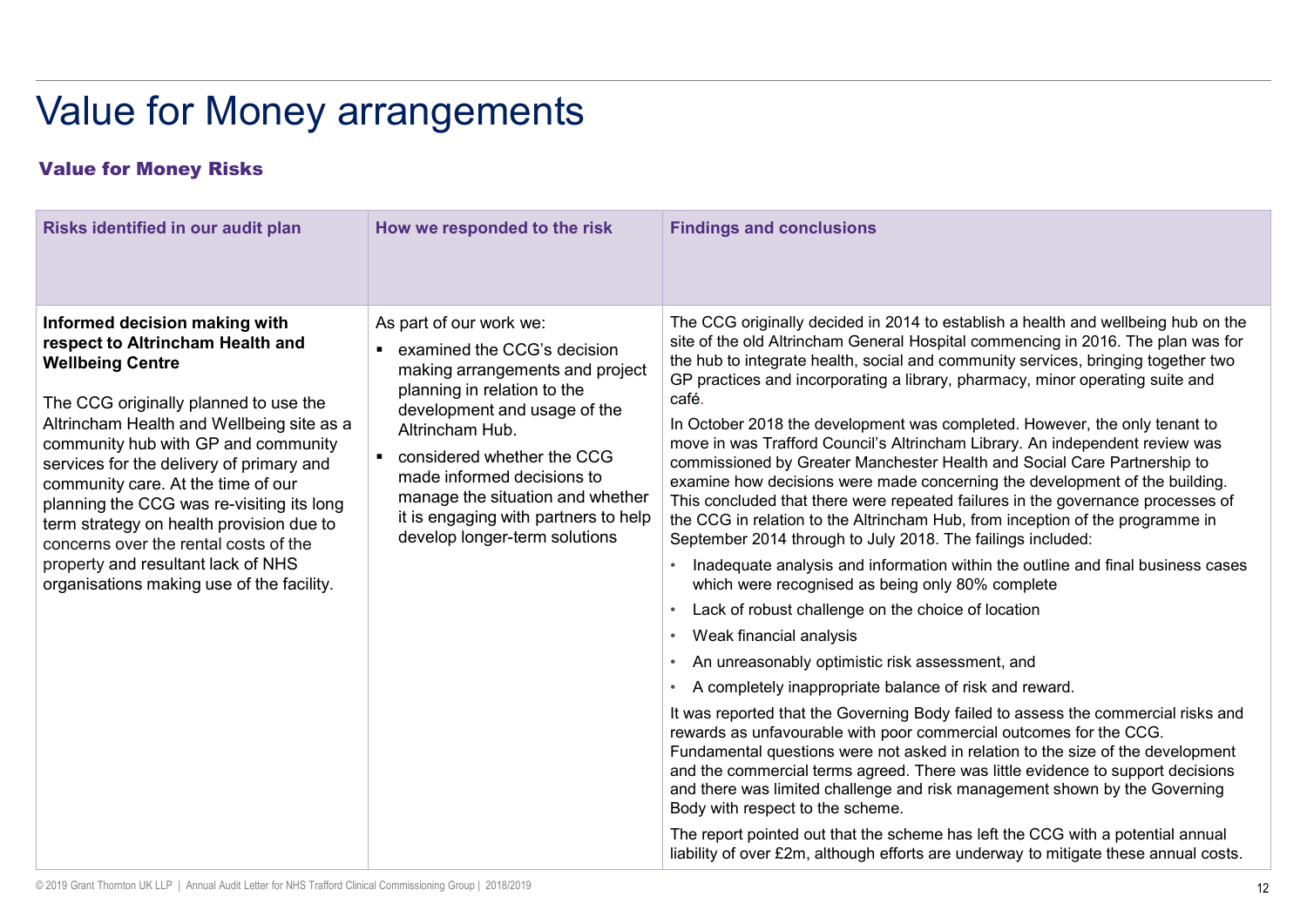#### Value for Money Risks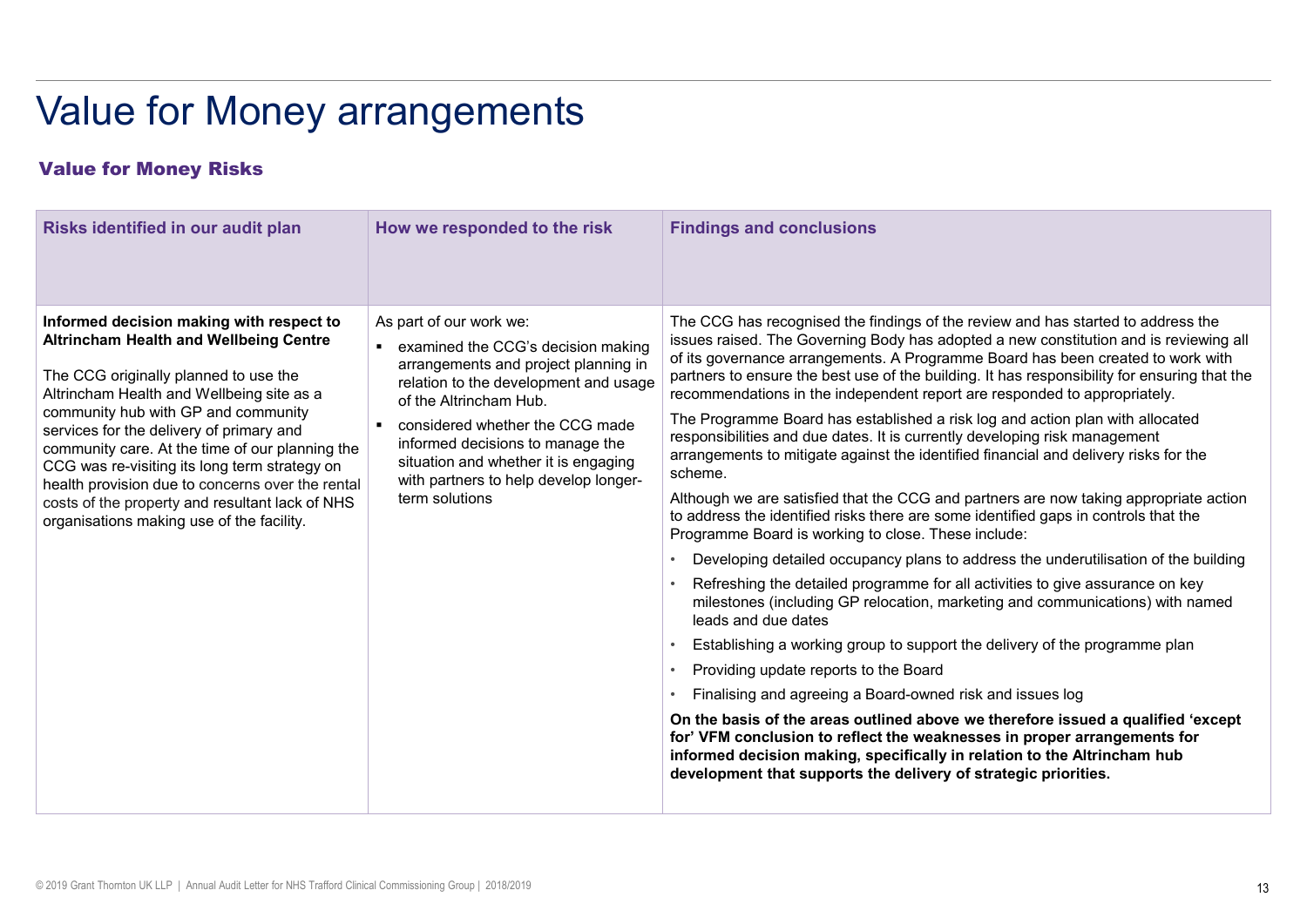### A. Reports issued and fees

We confirm below our final reports issued and fees charged for the audit and confirm that there were no fees for the provision of non audit services.

#### Reports issued

|               | A. Reports issued and fees   |                    |                                                                                                                        |  |
|---------------|------------------------------|--------------------|------------------------------------------------------------------------------------------------------------------------|--|
|               |                              |                    |                                                                                                                        |  |
|               |                              |                    | We confirm below our final reports issued and fees charged for the audit and confirm that there were no fees for the p |  |
|               |                              |                    |                                                                                                                        |  |
|               |                              |                    |                                                                                                                        |  |
|               | <b>Reports issued</b>        |                    | <b>Fees for non-audit service:</b>                                                                                     |  |
| <b>Report</b> |                              | <b>Date issued</b> | <b>Service</b>                                                                                                         |  |
|               | <b>Audit Plan</b>            | April 2019         | None                                                                                                                   |  |
|               | <b>Audit Findings Report</b> | 23 May 2019        |                                                                                                                        |  |
|               | <b>Annual Audit Letter</b>   | <b>June 2019</b>   |                                                                                                                        |  |

#### Fees for non-audit services

| at there were no fees for the provision of non audit services.                                                                        |               |  |  |  |  |  |
|---------------------------------------------------------------------------------------------------------------------------------------|---------------|--|--|--|--|--|
|                                                                                                                                       |               |  |  |  |  |  |
|                                                                                                                                       |               |  |  |  |  |  |
| <b>Fees for non-audit services</b>                                                                                                    |               |  |  |  |  |  |
| <b>Service</b>                                                                                                                        | <b>Fees £</b> |  |  |  |  |  |
| None                                                                                                                                  | Nil           |  |  |  |  |  |
|                                                                                                                                       |               |  |  |  |  |  |
|                                                                                                                                       |               |  |  |  |  |  |
|                                                                                                                                       |               |  |  |  |  |  |
| <b>Non- audit services</b>                                                                                                            |               |  |  |  |  |  |
| • For the purposes of our audit we have made enquiries of all Grant<br>Thornton UK LLP teams providing services to the CCG. The table |               |  |  |  |  |  |
| above confirms that no non-audit services were identified.                                                                            |               |  |  |  |  |  |

#### Fees and the contract of the contract of the contract of the contract of the contract of the contract of the contract of the contract of the contract of the contract of the contract of the contract of the contract of the c

| <b>Reports issued</b>             |            |                                              |        | <b>Fees for non-audit services</b>                                                  |     |
|-----------------------------------|------------|----------------------------------------------|--------|-------------------------------------------------------------------------------------|-----|
| <b>Report</b>                     |            | <b>Date issued</b>                           |        | <b>Service</b>                                                                      | Fe  |
| <b>Audit Plan</b>                 |            | April 2019                                   |        | None                                                                                | Nil |
| <b>Audit Findings Report</b>      |            | 23 May 2019                                  |        |                                                                                     |     |
| <b>Annual Audit Letter</b>        |            | <b>June 2019</b>                             |        |                                                                                     |     |
| <b>Fees</b>                       |            |                                              |        |                                                                                     |     |
|                                   | £          | <b>Planned Actual fees 2017/18 fees</b><br>£ |        | <b>Non- audit services</b><br>• For the purposes of our audit we have made enquirie |     |
| Statutory audit                   | 38,050     | 38,050                                       | 38,050 | Thornton UK LLP teams providing services to the CC                                  |     |
| Mental Health Investment Standard | <b>TBC</b> | <b>TBC</b>                                   | N/A    | above confirms that no non-audit services were ident                                |     |
| <b>Total fees</b>                 | <b>TBC</b> | <b>TBC</b>                                   | 38,050 |                                                                                     |     |

#### **Non- audit services**

 $\boldsymbol{\epsilon}$   $\boldsymbol{\epsilon}$   $\boldsymbol{\epsilon}$   $\boldsymbol{\epsilon}$   $\boldsymbol{\epsilon}$  For the purposes of our a Thornton UK LLP teams providing services to the CCG. The table above confirms that no non-audit services were identified.